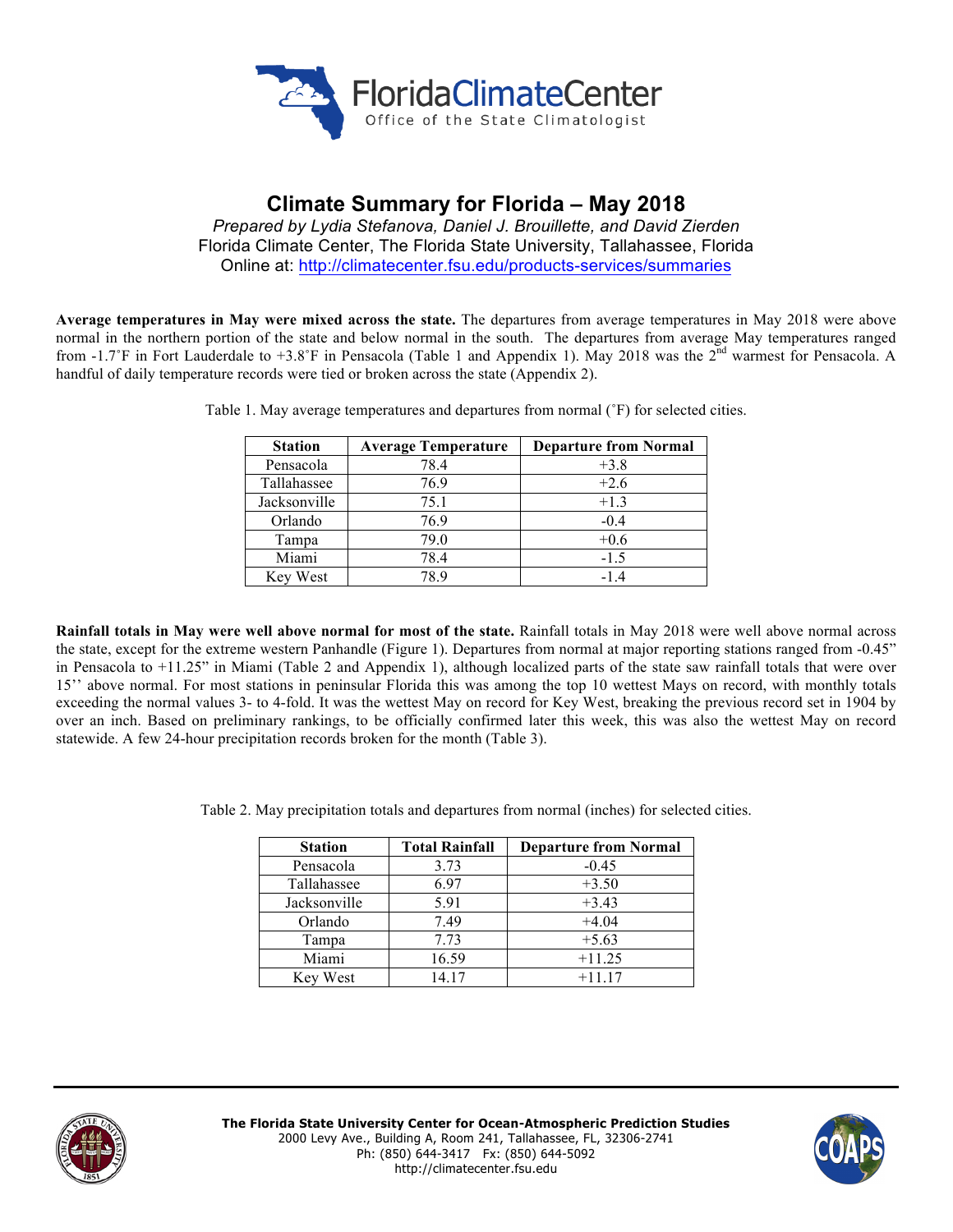| Date | Location        | Record | Last         |
|------|-----------------|--------|--------------|
| 13   | Key West        | 3.25   | 1.44 in 1988 |
| 14   | Melbourne       | 1.94   | 1.77 in 1969 |
| 15   | Tallahassee     | 1.41   | 1.35 in 1918 |
| 20   | Fort Lauderdale | 5.27   | 4.86 in 2013 |
| 25   | Key West        | 3.41   | 3.34 in 1985 |

Table 3. Select daily rainfall records (inches) broken during May. (Compiled from NOAA, NWS)





## **ENSO-neutral conditions are Present in the Pacific.**

Based on current data and forecast models the Climate Prediction Center (CPC) has issued a Final La Niña Advisory. ENSO-neutral conditions are currently present, with sea surface temperatures (SST) near normal across most of the Pacific Ocean. ENSO-neutral conditions are favored to persist until fall of 2018, with a possibility of El Niño by winter of 2018. The CPC seasonal outlook favors above-normal temperatures and above-normal precipitation through August 2018.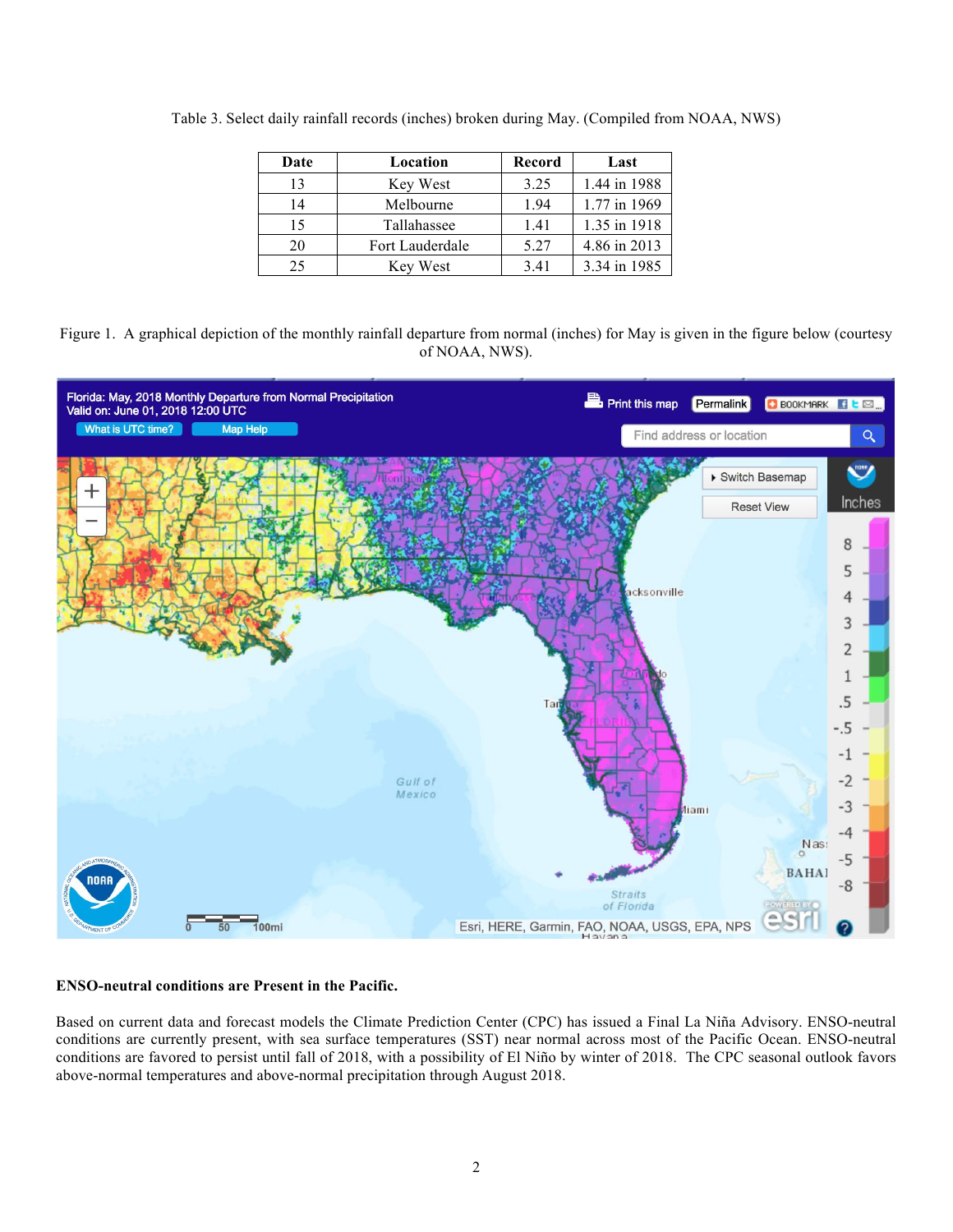## **Hazardous Weather Events in May.**

There were a total of 337 hazardous weather events logged to the National Weather Service Local Storm Reports Database for the state during May 2018. The majority of these involved high winds and heavy rain (see Table 4 for a breakdown).

A tropical disturbance entering the Gulf of Mexico from the Caribbean Sea developed into Subtropical Storm Alberto on May  $25<sup>th</sup>$ , making for an unusually early start to the 2018 hurricane season. In anticipation of impact, a state of emergency was declared for the state, and evacuations orders were issued in some coastal areas. At its peak strength, Alberto had sustained winds of 65mph, weakening to 45mph as it made landfall in Bay County on the 28<sup>th</sup>. Storm surges were reported in Franklin and Wakulla Counties, with some beaches and roads going underwater. Two tornadoes were recorded during the passage of Alberto, one in Martin County on the 27<sup>th</sup>, and near Homestead in Miami-Dade on the 29<sup>th</sup>. Tropical storm conditions were felt in Bay, Dixie, Franklin, Gulf, Homes, Leon, Okaloosa, Wakulla, and Walton counties. High winds were felt throughout the state. The largest rainfall amounts after landfall were reported from Escambia, Okaloosa and Walton Counties.

Other significant weather events for the month included a lightning strike on the  $16<sup>th</sup>$  that killed one person and injured two others working on a farm in Parkland, Palm Beach County. Multiple swimmers required rescue from rip currents near Cocoa Beach on the  $5<sup>th</sup>$ , with one reported fatality. Several swimmers were successfully rescued from rip currents near Destin on the 18<sup>th</sup> and near Boca Raton on the  $20<sup>th</sup>$ .

The heaviest rains for the month were measured on the  $20<sup>th</sup>$  in Broward and Palm Beach Counties, with 6-hour rainfall totals up to over 8".

| <b>Report Type</b>                  | <b>Number of Reports</b> |
|-------------------------------------|--------------------------|
| High Winds                          | 142                      |
| Heavy Rain                          | 66                       |
| <b>Tropical Storm</b>               | 55                       |
| Tornadoes/Funnel Clouds/Waterspouts | 5/6/15                   |
| Storm Damage                        | 17                       |
| Flooding                            | 11                       |
| Storm Surge                         |                          |
| Hail                                |                          |
| Lightning                           | 3                        |
| <b>Rip Currents</b>                 |                          |

Table 4. Breakdown of reports submitted to the National Weather Service's Local Storm Reports Database for Florida during the month of May. (Compiled from Iowa State University/Iowa Environmental Mesonet.)

### **Drought-Related Impacts.**

At the end of April about half of the state's area was drought free, including most of the Panhandle to north-central Florida. Most of central to southern Florida was experiencing either abnormally dry (D0) conditions or moderate (D1) to severe (D2) drought. Conditions were gradually improving during the first half of the month and drought was completely eliminated throughout the state following the heavy rains brought about by subtropical storm Alberto and the associated circulation.

At the end of the month, Lake Okeechobee water levels were at 14.19 ft., which is about a foot above normal for this time of the year. Significant discharges are being made in an effort to lower lake levels in anticipation of the wet summer season.

### **Agriculture-Related Impacts.**

At the beginning of May, most topsoil moisture levels were either adequate or short, with some very short values present as well. Dry conditions in the first half of the month were problematic for some pastures and for planting of row crops, and citrus groves required regular irrigation. As rainy conditions set in across the state starting on the 14<sup>th</sup> of the month, citrus irrigation was discontinued. Fruit and vegetable harvest in many areas suffered from excessive rain. Planting and harvesting of row crops was made difficult by muddy fields. Some low-lying or poorly draining pastures were flooded, but otherwise pasture quality responded very well to the rain. Cattle across the state are in mostly good condition.